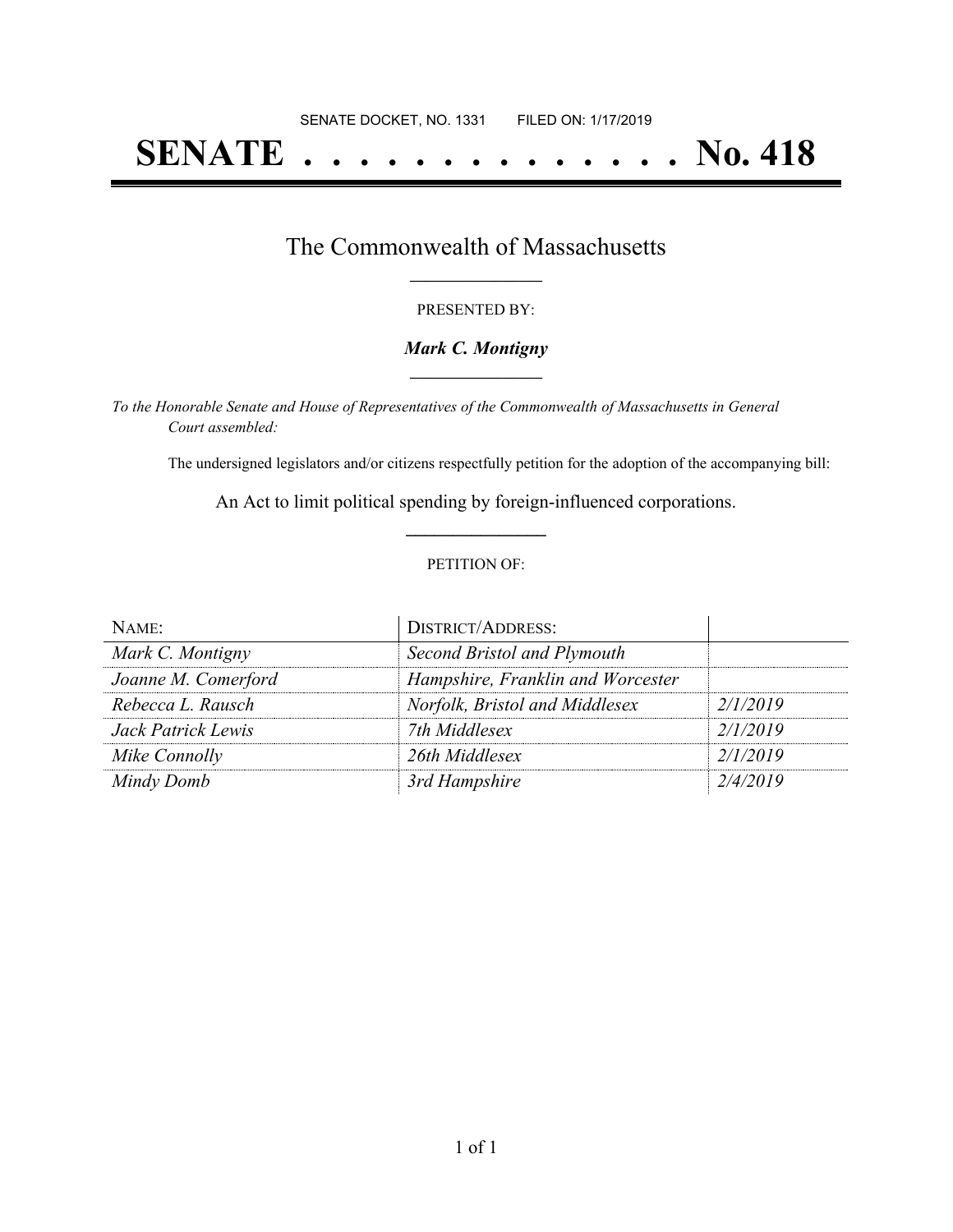# SENATE DOCKET, NO. 1331 FILED ON: 1/17/2019 **SENATE . . . . . . . . . . . . . . No. 418**

By Mr. Montigny, a petition (accompanied by bill, Senate, No. 418) of Mark C. Montigny, Joanne M. Comerford, Rebecca L. Rausch, Jack Patrick Lewis and other members of the General Court for legislation to limit political spending by foreign-influenced corporations. Election Laws.

### [SIMILAR MATTER FILED IN PREVIOUS SESSION SEE SENATE, NO. *394* OF 2017-2018.]

## The Commonwealth of Massachusetts

**In the One Hundred and Ninety-First General Court (2019-2020) \_\_\_\_\_\_\_\_\_\_\_\_\_\_\_**

**\_\_\_\_\_\_\_\_\_\_\_\_\_\_\_**

An Act to limit political spending by foreign-influenced corporations.

Be it enacted by the Senate and House of Representatives in General Court assembled, and by the authority *of the same, as follows:*

- 1 SECTION 1. Section 1 of Chapter 55 is hereby amended by inserting the following
- 2 definitions:-
- 3 "Chief executive officer", the highest-ranking officer or decision-making individual with

4 authority over the corporation's affairs.

5 "Corporation", a corporation, company, limited liability company, limited partnership,

6 business trust, business association, or other similar entity.

- 7 "Foreign-influenced corporation", a corporation for which at least one of the following
- 8 conditions is met: (1) a single foreign owner holds, owns, controls, or otherwise has direct or
- 9 indirect beneficial ownership of one percent or more of the total equity, outstanding voting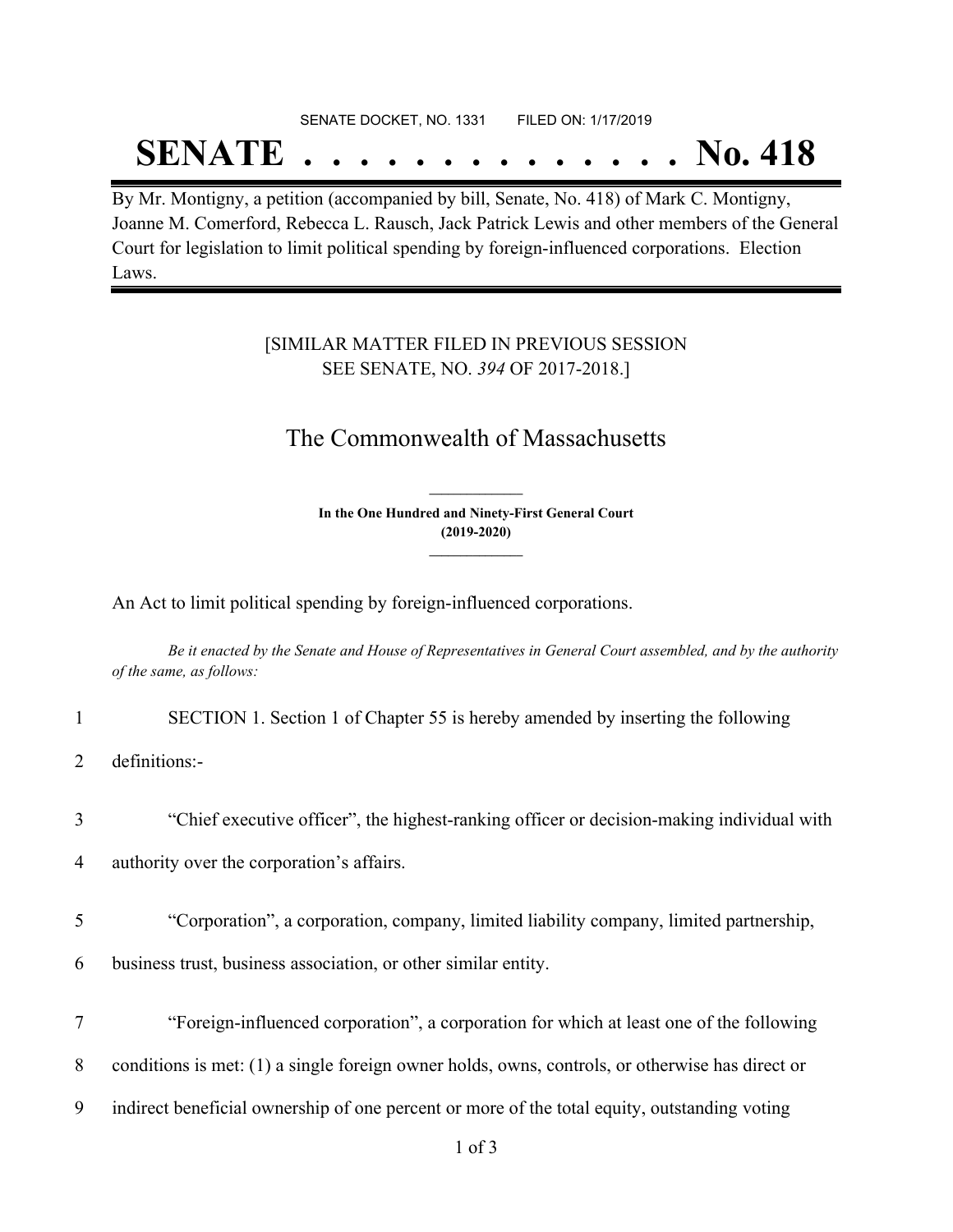shares, membership units, or other applicable ownership interests of the corporation; (2) two or more foreign owners, in aggregate, hold, own, control, or otherwise have direct or indirect beneficial ownership of five percent or more of the total equity, outstanding voting shares, membership units, or other applicable ownership interests of the corporation; or (3) a foreign owner participates directly or indirectly in the corporation's decision-making process with respect to the corporation's political activities in the United States.

 "Foreign investor", a person or entity that (1) holds, owns, controls, or otherwise has direct or indirect beneficial ownership of equity, outstanding voting shares, membership units, or other applicable ownership interests of a corporation, and (2) is a government of a foreign country, or a foreign political party, or a partnership, association, corporation, organization, or other combination of persons organized under the laws of or having its principal place of business in a foreign country, or an individual who is not a citizen of the United States or a national of the United States and who is not lawfully admitted for permanent residence.

 "Foreign owner", (1) a foreign investor or (2) a corporation wherein a foreign investor holds, owns, controls, or otherwise has directly or indirectly acquired a beneficial ownership of equity or voting shares in an amount that is equal to or greater than 50 percent of the total equity or outstanding voting shares.

 SECTION 2. Section 8 of said Chapter 55 is hereby amended by inserting after the second paragraph the following new paragraphs:--

 No foreign-influenced corporation shall make an independent expenditure, or an electioneering communication expenditure, or a contribution to an independent expenditure PAC as defined in Section 18A.

of 3